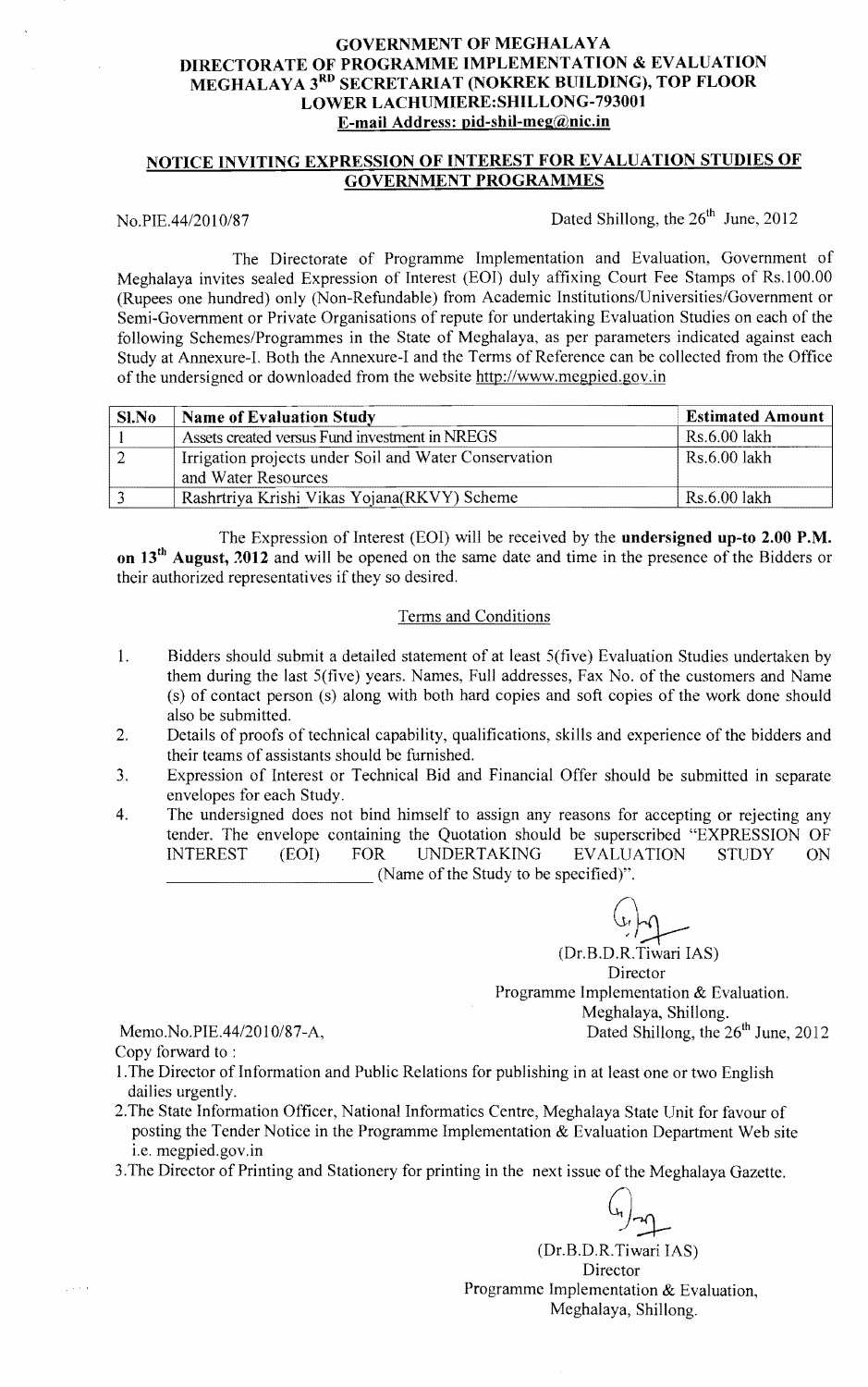# **TERMS OF REFERENCE**

#### **1. INTRODUCTION:**

 Evaluation plays a vital role in providing feedback information to the policy makers and planners in the State on the actual performance and impact of the different developmental Schemes/ Programmes/ Projects being implemented by various departments throughout the State. Keeping in view its importance and to enable the Government to know the extent of success and failure of the schemes vis-à-vis stated objectives and also to help in formulation of better development plans in future, the Government has decided that the reach and efficacy of the Programme and Evaluation Department be increased by involving independent, external agencies of repute in the evaluation and monitoring process. Their services would be paid for by the Programme Implementation & Evaluation Department who would lay down norms for them, provide handholding support and work with them towards achieving the desired objectives. The Department would thereafter monitor and track follow up action as well as liaise with the departments/ line agencies concerned.

# **2 EVALUATION STUDY TO BE OUTSOURCED**

#### **1. Assets created versus Fund investment in NREGS.**

### **2. Irrigation project under Soil and Water Conservation and Water Resources.**

# **3. Rashrtiya Krishi Vikas (RKVY) Scheme in the State**

#### **3. DESIGNING OF EVALUATION STUDY:**

 The Evaluation Study should be designed to assess inter-alia, the performance, processes of implementation, quality of work (s), effectiveness of the delivery systems at different **stages/levels of implementation and the impacts of programme/ Scheme.** The study is to be diagnostic in nature and aimed at identifying the factors contributing to successes and/or failures of the programme and thus helps in deriving lessons for improving the performance of existing scheme (s) through mid-course corrections and better designs for future programmes. Therefore, the proposed structure of the Study Schemes should be furnished in the Technical Bid. Designing of schedules-cum-questionnaires are to be carried out in consultation with the State Programme Implementation and Evaluation Organisation.

# **4. PROCEDURES OF EVALUATION:**

- $\triangleright$  Evaluation should be carried out in a professional, realistic, diplomatic and ethical manner and supported by specific data.
- $\triangleright$  The Report should pinpoint the success and failure of the Scheme (s) and also contain specific recommendations on how to redress the problems/ drawbacks/ shortcomings/ infirmities, if any.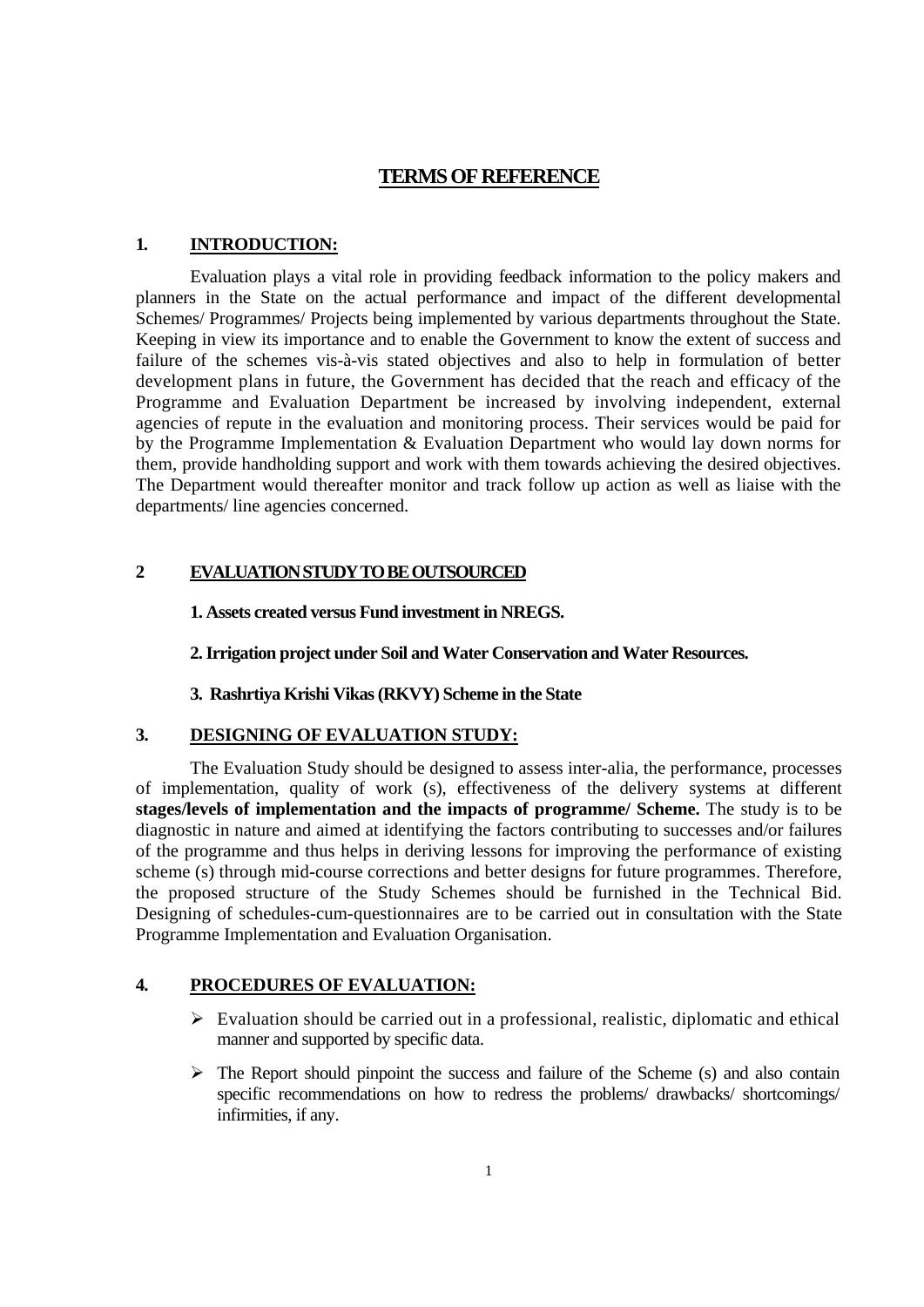# **5. COVERAGE**

- $\triangleright$  Evaluation Study should cover all the 7 (seven) Districts of the State;
- $\triangleright$  4 (four) Blocks each from East Khasi and West Garo Hills Districts;
- $\triangleright$  3 (three) Blocks each from East Garo Hills, West Khasi Hills and Jaintia Hills Districts.
- $\geq 2$  (two) Blocks each from South Garo Hills and Ri-Bhoi Districts.
- $\triangleright$  The total number of beneficiaries proposed to be covered for each Scheme should be specified in the Technical Bid.

### **6. REFERENCE PERIOD:-**

**(i)** Assets created versus Fund investment in NREGS- The Study should cover schemes

implemented for the last 5 years.

- **(ii)** Irrigation projects implemented by Soil and Water Conservation and Water Resources Departments-The study should cover schemes implemented for the last 15 years.
- **(iii)** Rashrtriya Krishi Vikas Yojana (RKVY) Scheme- The Study should cover schemes implemented since inception of the scheme.

# **7. TIME LIMIT:**

 The entire evaluation process including submission of reports should be completed within 6 months from the date of award of the work. In no case extension of time will be granted except for circumstances beyond the control of the bidders, for which extension, at the discretion of the Government will be granted without any financial repercussions. However, such disruptive circumstances should be brought to the notice of the Government for its intervention.

# **8. EVALUATION REPORT:**

 The Evaluation Report should contain an Executive Summary which will provide a bird's eye view of the substantive elements of the report. The Evaluation Report is expected in two stages, viz. (i) Draft Report and (ii) Final Report. **The draft report should be presented before the State Evaluation Committee for approval and circulated to all concerned for clarifications, if any, on the major findings, after which 25 (twenty five) hard copies of the final report should be submitted to the Government along with one soft copy preferably on compact disc.**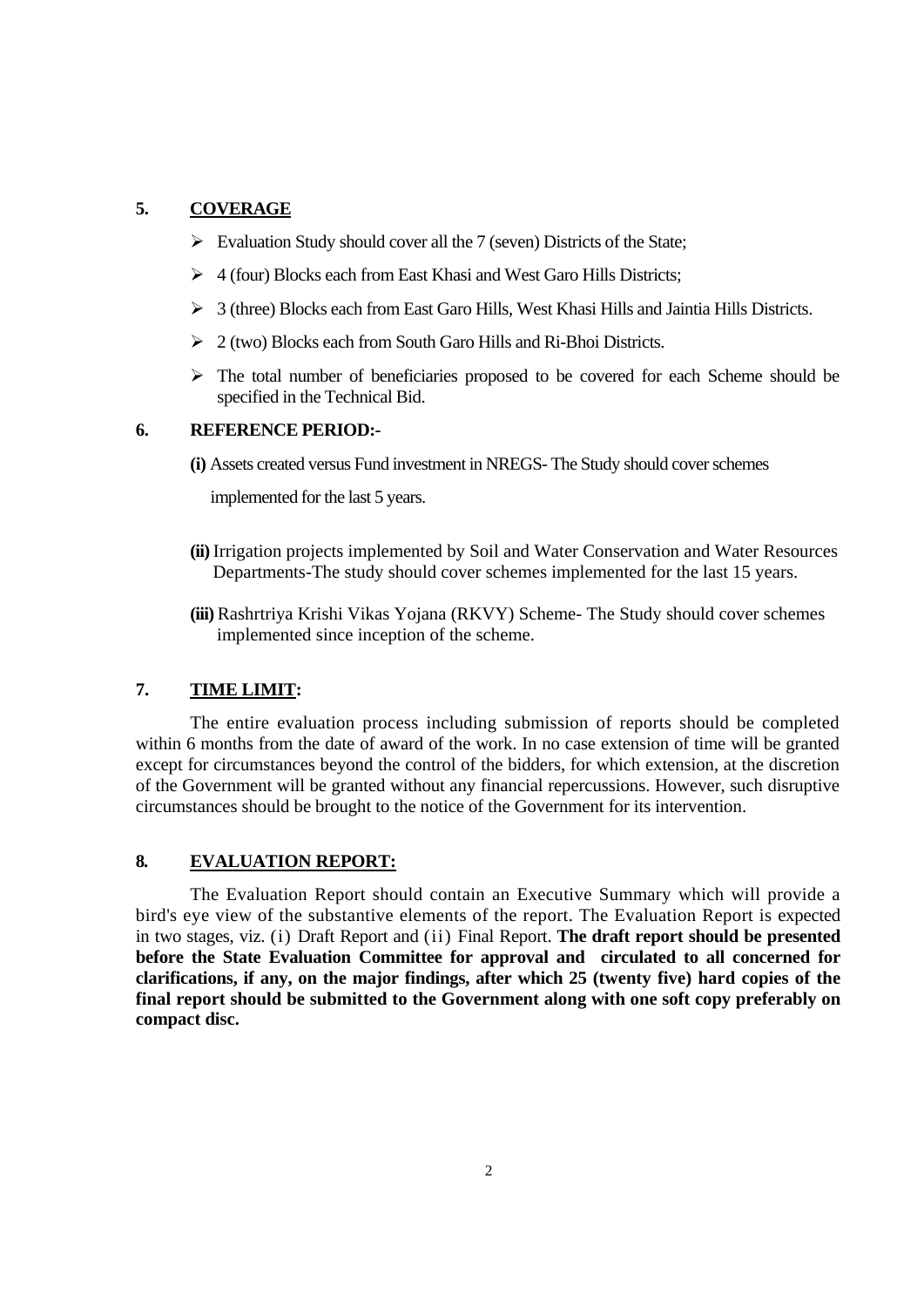# **9 TERMS OF PAYMENT:**

**(i) Taxes and Duties:** The applicable rate of taxes and duties shall be clearly mentioned in the Financial Bid. In case nothing is mentioned, then it shall be presumed that the rates quoted are inclusive of all taxes and duties.

**(ii). Tax deduction at source:** The Department shall be entitled to make all deductions towards taxes from the payments to be made to the Bidder as may be mandatory as per the relevant statues and rules. However, the Bidder shall be given a statement in respect of such deductions.

**(iii) Payment of Fees**: The payment to the bidder will be made as under:

- (a) The fees quoted by the bidders shall be inclusive of all expenses and no request for escalation or revision would be entertained under any circumstances.
- (b) 50% payment would be made on acceptance by the bidders of their selection to undertake the specified study and after signing of the **Agreement.** The balance 50% will be paid on receipt of the approved final Report.

#### **10. SIGNING OF AGREEMENT:**

The successful bidder (s) will have to sign an Agreement with the State Government which will include all conditions pertaining to the Study allotted to him/her/them.

#### **11. TERMINATION OF AGREEMENT:**

 (i) The Agreement can be terminated by the Government if the bidder(s) fail (s) to fulfill the terms and conditions of the Contract and Agreement and in the event of such termination due to the lapses of the bidder(s), the Government will not be responsible for any financial loss to the bidder(s).

 (ii) The Agreement can also be terminated by the bidder(s) due to any reason/reasons which should be clearly stated but full refund of all amounts paid/released with interest @18 per cent per annum should be made within 15 (fifteen) days of the termination of the Agreement. The Government also reserves the right to blacklist such bidder(s) by not entertaining any future bid(s) from him/her/them for undertaking evaluation studies.

 (iii) Bidders are requested to submit their quotations, which should include **"Expression of Interest or Technical Bid and Financial Offer"** strictly in accordance with the Terms of Reference and not to stipulate any pre-conditions. Should it, however, become unavoidable, the right to evaluate the bids containing comments/conditions having financial implications after adding the cost arising out of such comments/conditions lies with the Government.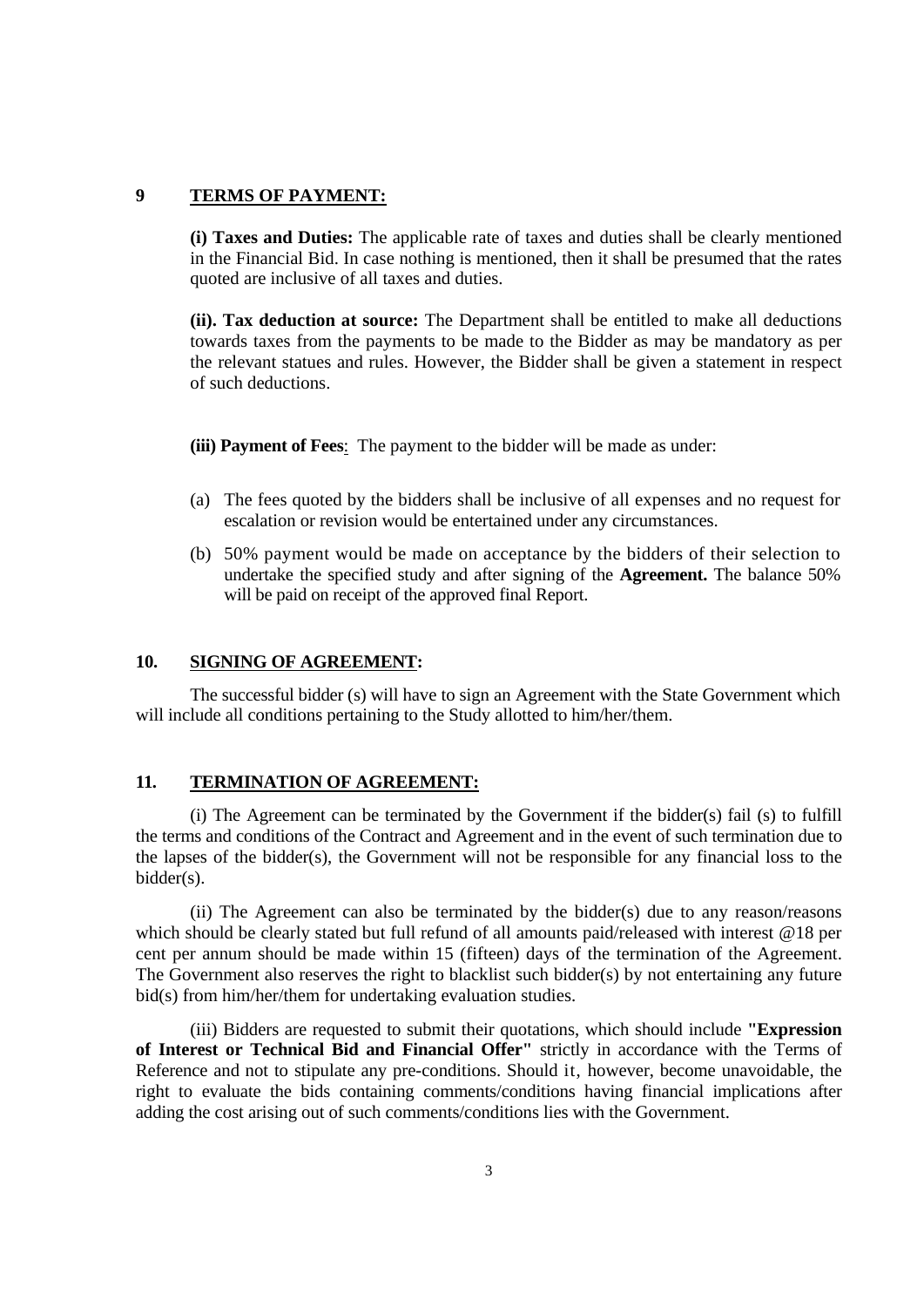# **Parameters indicated against each Study**

| Sl.<br>N <sub>0</sub> | Name of<br><b>Evaluation</b>                                                                    | <b>Estimated</b><br><b>Amount</b> | <b>Parameters</b>                                                                                                                                                                                                                                                                                                                                                                                                                                                                                                                                                                                                                                                                                                                                                                                                                                                                                                                                                                                                                                                                                                                                                                                                                                                                                                  |
|-----------------------|-------------------------------------------------------------------------------------------------|-----------------------------------|--------------------------------------------------------------------------------------------------------------------------------------------------------------------------------------------------------------------------------------------------------------------------------------------------------------------------------------------------------------------------------------------------------------------------------------------------------------------------------------------------------------------------------------------------------------------------------------------------------------------------------------------------------------------------------------------------------------------------------------------------------------------------------------------------------------------------------------------------------------------------------------------------------------------------------------------------------------------------------------------------------------------------------------------------------------------------------------------------------------------------------------------------------------------------------------------------------------------------------------------------------------------------------------------------------------------|
| $\mathbf{1}$          | <b>Study</b><br>Assets created<br>versus Fund<br>investment in<br><b>NREGS</b>                  | Rs.6.00 lakh                      | The Study should cover schemes implemented for<br>the last 5 years.<br>A comparative study/analysis to assess the assets<br>a)<br>created versus the investment made/expenditure<br>incurred on all constructions works during the last<br>5(five) years.<br>b) SWOT analysis of the scheme.<br>Social acceptability of the schemes from inception.<br>$\mathbf{c})$<br>Social impact of the scheme.<br>d)<br>Feedback from target groups/ beneficiaries<br>e)<br>Suggestions and recommendations from the Agency<br>f)<br>conducting the study for overall improvement of this<br>scheme.                                                                                                                                                                                                                                                                                                                                                                                                                                                                                                                                                                                                                                                                                                                         |
| $\overline{2}$        | Irrigation projects<br>under Soil and<br>Water<br>Conservation<br>And Water<br>Resources (AIBP) | Rs.6.00 lakh                      | The Study should cover schemes implemented for the<br>last 15 years.<br>No. of the irrigation projects with location (Block-<br>a)<br>wise) in both Departments<br>Operational and non-operational irrigation projects<br>b)<br>under both Departments with reasons of non-<br>operational of schemes.<br>Percentage of functioning projects for the last<br>$\mathbf{c})$<br>15(fifteen) years. Beneficiaries and area covered<br>project-wise.<br>Command area and farmers benefitted from each<br>d)<br>scheme.<br>Potential outcomes of the check dams for ensuring<br>e)<br>rural sustainable livelihood.<br>Impact of the scheme on agriculture production and<br>f)<br>productivity Crop-wise, area-wise and year-wise.<br>Impact on potential created $\&$ potential utilized for<br>$\mathbf{g}$<br>optimizing productivity in command areas.<br>Production crop-wise per hectare before and after<br>h)<br>irrigation project in respective areas and in State.<br>SWOT analysis of the scheme.<br>$\mathbf{i}$<br>Social impact of the scheme.<br>$\mathbf{j}$<br>Social acceptability of the scheme.<br>$\bf k$<br>Feedback from target groups/ beneficiaries.<br>$\left( \right)$<br>m) Suggestions and recommendations from the Agency<br>conducting the study for overall improvement of<br>scheme. |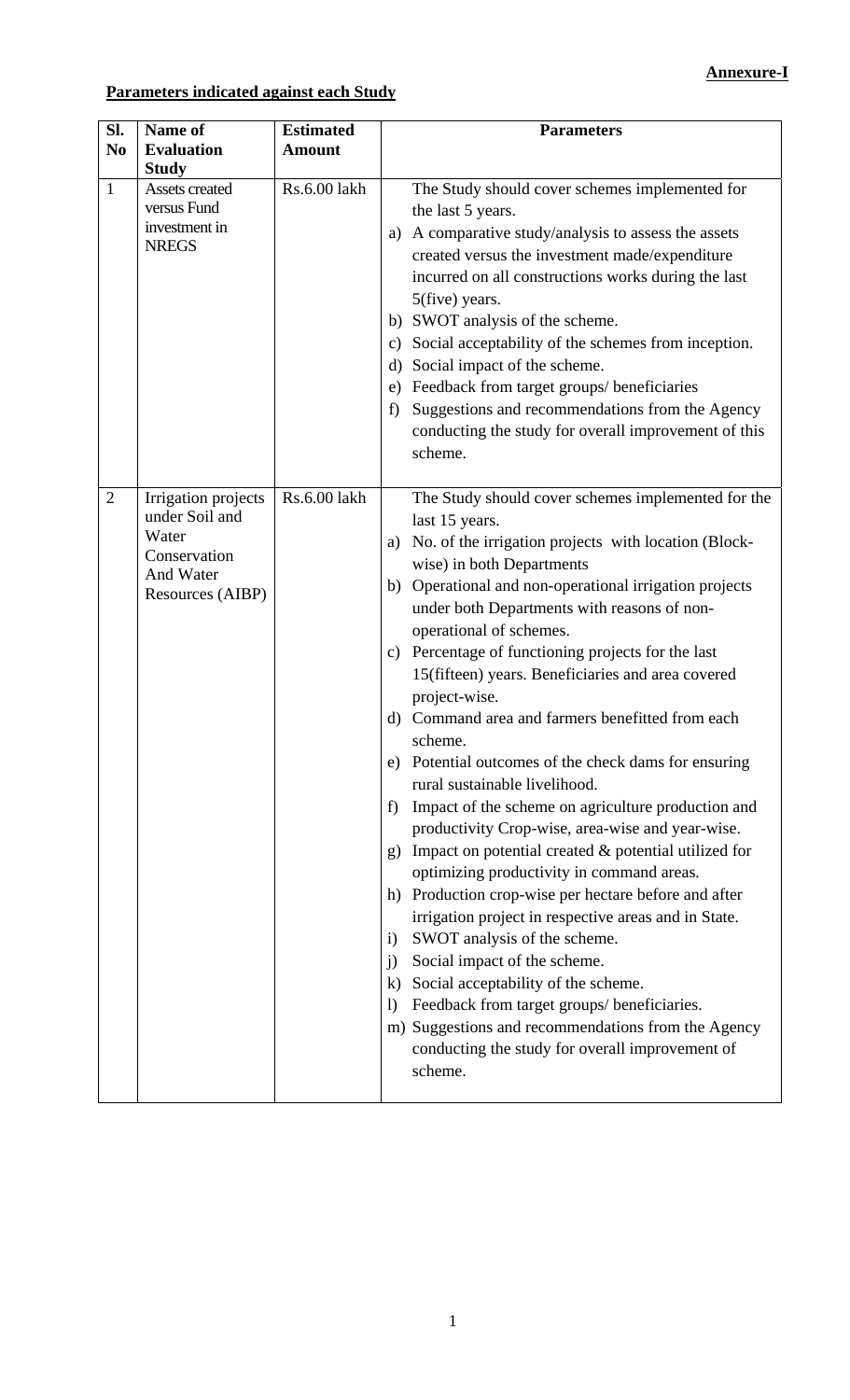| 3 | Rashrtriya Krishi             | Rs.6.00 lakh | <b>AGRICULTURE DEPARTMENT:-</b>                                                                                                                                                                                                                                                                                                                                                                                                                                                                                                                                                                                                                                                                                                                                                                                                                                                                                                                                                                                                                                                                                                                                                                                                                                                                                                                                                                                                                                                                                                                                                                    |  |
|---|-------------------------------|--------------|----------------------------------------------------------------------------------------------------------------------------------------------------------------------------------------------------------------------------------------------------------------------------------------------------------------------------------------------------------------------------------------------------------------------------------------------------------------------------------------------------------------------------------------------------------------------------------------------------------------------------------------------------------------------------------------------------------------------------------------------------------------------------------------------------------------------------------------------------------------------------------------------------------------------------------------------------------------------------------------------------------------------------------------------------------------------------------------------------------------------------------------------------------------------------------------------------------------------------------------------------------------------------------------------------------------------------------------------------------------------------------------------------------------------------------------------------------------------------------------------------------------------------------------------------------------------------------------------------|--|
|   |                               |              |                                                                                                                                                                                                                                                                                                                                                                                                                                                                                                                                                                                                                                                                                                                                                                                                                                                                                                                                                                                                                                                                                                                                                                                                                                                                                                                                                                                                                                                                                                                                                                                                    |  |
|   |                               |              |                                                                                                                                                                                                                                                                                                                                                                                                                                                                                                                                                                                                                                                                                                                                                                                                                                                                                                                                                                                                                                                                                                                                                                                                                                                                                                                                                                                                                                                                                                                                                                                                    |  |
|   |                               |              |                                                                                                                                                                                                                                                                                                                                                                                                                                                                                                                                                                                                                                                                                                                                                                                                                                                                                                                                                                                                                                                                                                                                                                                                                                                                                                                                                                                                                                                                                                                                                                                                    |  |
|   | Vikas Yojana<br>(RKVY) Scheme |              | Mini Irrigation check dams, Command Area, Impact,<br><u>etc :</u><br>The Study should cover schemes implemented since<br>inception.<br>a) Nos. of Mini-irrigation check dams constructed under<br>RKVY since inception.<br>b) Operational and non-operational check dams to be<br>clearly indicated with reasons for non-operational.<br>c) Command Area in Hectare (Ha) and farmers<br>benefitted from each dam.<br>d) Potential outcomes of the check dams for ensuring<br>rural sustainable livelihood.<br>e) Nos. of Sluice Gates/ Surface Water Pumps/ Shallow<br>Tube Wells constructed.<br>SWOT analysis of the scheme.<br>f)<br>Social impact of the scheme.<br>g)<br>Social acceptability of the scheme.<br>h)<br>Feedback from target groups/ beneficiaries.<br>$\mathbf{i}$<br>Suggestions and recommendations from the Agency<br>j)<br>conducting the study for overall improvement of the<br>scheme.<br>Promotion of farm mechanization:<br>The Study should cover schemes implemented since<br>inception.<br>a) Nos. of farms promoted with mechanization and area<br>in Hectare (Ha).<br>Introduction of power tillers, paddy harvesters,<br>b)<br>paddy threshers and other machineries and their<br>impact on agricultural production, productivity<br>expansion, crop diversity, etc.<br>Present status of farm mechanization in the State.<br>c)<br>Effect of mechanization on employment of labour.<br>d)<br>Farmers Field Schools created so far to make the<br>e)<br>farmers adapted to the different machineries.<br>Impact of the trained farmers in increasing crop<br>f) |  |
|   |                               |              |                                                                                                                                                                                                                                                                                                                                                                                                                                                                                                                                                                                                                                                                                                                                                                                                                                                                                                                                                                                                                                                                                                                                                                                                                                                                                                                                                                                                                                                                                                                                                                                                    |  |
|   |                               |              |                                                                                                                                                                                                                                                                                                                                                                                                                                                                                                                                                                                                                                                                                                                                                                                                                                                                                                                                                                                                                                                                                                                                                                                                                                                                                                                                                                                                                                                                                                                                                                                                    |  |
|   |                               |              |                                                                                                                                                                                                                                                                                                                                                                                                                                                                                                                                                                                                                                                                                                                                                                                                                                                                                                                                                                                                                                                                                                                                                                                                                                                                                                                                                                                                                                                                                                                                                                                                    |  |
|   |                               |              |                                                                                                                                                                                                                                                                                                                                                                                                                                                                                                                                                                                                                                                                                                                                                                                                                                                                                                                                                                                                                                                                                                                                                                                                                                                                                                                                                                                                                                                                                                                                                                                                    |  |
|   |                               |              |                                                                                                                                                                                                                                                                                                                                                                                                                                                                                                                                                                                                                                                                                                                                                                                                                                                                                                                                                                                                                                                                                                                                                                                                                                                                                                                                                                                                                                                                                                                                                                                                    |  |
|   |                               |              |                                                                                                                                                                                                                                                                                                                                                                                                                                                                                                                                                                                                                                                                                                                                                                                                                                                                                                                                                                                                                                                                                                                                                                                                                                                                                                                                                                                                                                                                                                                                                                                                    |  |
|   |                               |              |                                                                                                                                                                                                                                                                                                                                                                                                                                                                                                                                                                                                                                                                                                                                                                                                                                                                                                                                                                                                                                                                                                                                                                                                                                                                                                                                                                                                                                                                                                                                                                                                    |  |
|   |                               |              |                                                                                                                                                                                                                                                                                                                                                                                                                                                                                                                                                                                                                                                                                                                                                                                                                                                                                                                                                                                                                                                                                                                                                                                                                                                                                                                                                                                                                                                                                                                                                                                                    |  |
|   |                               |              |                                                                                                                                                                                                                                                                                                                                                                                                                                                                                                                                                                                                                                                                                                                                                                                                                                                                                                                                                                                                                                                                                                                                                                                                                                                                                                                                                                                                                                                                                                                                                                                                    |  |
|   |                               |              |                                                                                                                                                                                                                                                                                                                                                                                                                                                                                                                                                                                                                                                                                                                                                                                                                                                                                                                                                                                                                                                                                                                                                                                                                                                                                                                                                                                                                                                                                                                                                                                                    |  |
|   |                               |              |                                                                                                                                                                                                                                                                                                                                                                                                                                                                                                                                                                                                                                                                                                                                                                                                                                                                                                                                                                                                                                                                                                                                                                                                                                                                                                                                                                                                                                                                                                                                                                                                    |  |
|   |                               |              | production.                                                                                                                                                                                                                                                                                                                                                                                                                                                                                                                                                                                                                                                                                                                                                                                                                                                                                                                                                                                                                                                                                                                                                                                                                                                                                                                                                                                                                                                                                                                                                                                        |  |
|   |                               |              | Improvement in income generation of farmers<br>g)                                                                                                                                                                                                                                                                                                                                                                                                                                                                                                                                                                                                                                                                                                                                                                                                                                                                                                                                                                                                                                                                                                                                                                                                                                                                                                                                                                                                                                                                                                                                                  |  |
|   |                               |              | resulting from farm mechanization.<br>Impact on reducing the yield gaps in important crops.<br>h)                                                                                                                                                                                                                                                                                                                                                                                                                                                                                                                                                                                                                                                                                                                                                                                                                                                                                                                                                                                                                                                                                                                                                                                                                                                                                                                                                                                                                                                                                                  |  |
|   |                               |              | Comparative study assessing increase in crop<br>$\mathbf{i}$                                                                                                                                                                                                                                                                                                                                                                                                                                                                                                                                                                                                                                                                                                                                                                                                                                                                                                                                                                                                                                                                                                                                                                                                                                                                                                                                                                                                                                                                                                                                       |  |
|   |                               |              | production between mechanized and non-mechanised                                                                                                                                                                                                                                                                                                                                                                                                                                                                                                                                                                                                                                                                                                                                                                                                                                                                                                                                                                                                                                                                                                                                                                                                                                                                                                                                                                                                                                                                                                                                                   |  |
|   |                               |              | farms.                                                                                                                                                                                                                                                                                                                                                                                                                                                                                                                                                                                                                                                                                                                                                                                                                                                                                                                                                                                                                                                                                                                                                                                                                                                                                                                                                                                                                                                                                                                                                                                             |  |
|   |                               |              | SWOT analysis of the scheme.<br>j)                                                                                                                                                                                                                                                                                                                                                                                                                                                                                                                                                                                                                                                                                                                                                                                                                                                                                                                                                                                                                                                                                                                                                                                                                                                                                                                                                                                                                                                                                                                                                                 |  |
|   |                               |              | Social impact of the scheme.<br>$\bf k)$<br>Social acceptability of the scheme.<br>$\bf{D}$                                                                                                                                                                                                                                                                                                                                                                                                                                                                                                                                                                                                                                                                                                                                                                                                                                                                                                                                                                                                                                                                                                                                                                                                                                                                                                                                                                                                                                                                                                        |  |
|   |                               |              | m) Feedback from target groups/ beneficiaries.                                                                                                                                                                                                                                                                                                                                                                                                                                                                                                                                                                                                                                                                                                                                                                                                                                                                                                                                                                                                                                                                                                                                                                                                                                                                                                                                                                                                                                                                                                                                                     |  |
|   |                               |              | Suggestions and recommendations from the Agency<br>n)                                                                                                                                                                                                                                                                                                                                                                                                                                                                                                                                                                                                                                                                                                                                                                                                                                                                                                                                                                                                                                                                                                                                                                                                                                                                                                                                                                                                                                                                                                                                              |  |
|   |                               |              | conducting the study for overall improvement of the                                                                                                                                                                                                                                                                                                                                                                                                                                                                                                                                                                                                                                                                                                                                                                                                                                                                                                                                                                                                                                                                                                                                                                                                                                                                                                                                                                                                                                                                                                                                                |  |
|   |                               |              | scheme.                                                                                                                                                                                                                                                                                                                                                                                                                                                                                                                                                                                                                                                                                                                                                                                                                                                                                                                                                                                                                                                                                                                                                                                                                                                                                                                                                                                                                                                                                                                                                                                            |  |
|   |                               |              |                                                                                                                                                                                                                                                                                                                                                                                                                                                                                                                                                                                                                                                                                                                                                                                                                                                                                                                                                                                                                                                                                                                                                                                                                                                                                                                                                                                                                                                                                                                                                                                                    |  |
|   |                               |              |                                                                                                                                                                                                                                                                                                                                                                                                                                                                                                                                                                                                                                                                                                                                                                                                                                                                                                                                                                                                                                                                                                                                                                                                                                                                                                                                                                                                                                                                                                                                                                                                    |  |
|   |                               |              |                                                                                                                                                                                                                                                                                                                                                                                                                                                                                                                                                                                                                                                                                                                                                                                                                                                                                                                                                                                                                                                                                                                                                                                                                                                                                                                                                                                                                                                                                                                                                                                                    |  |

 $\overline{\mathsf{L}}$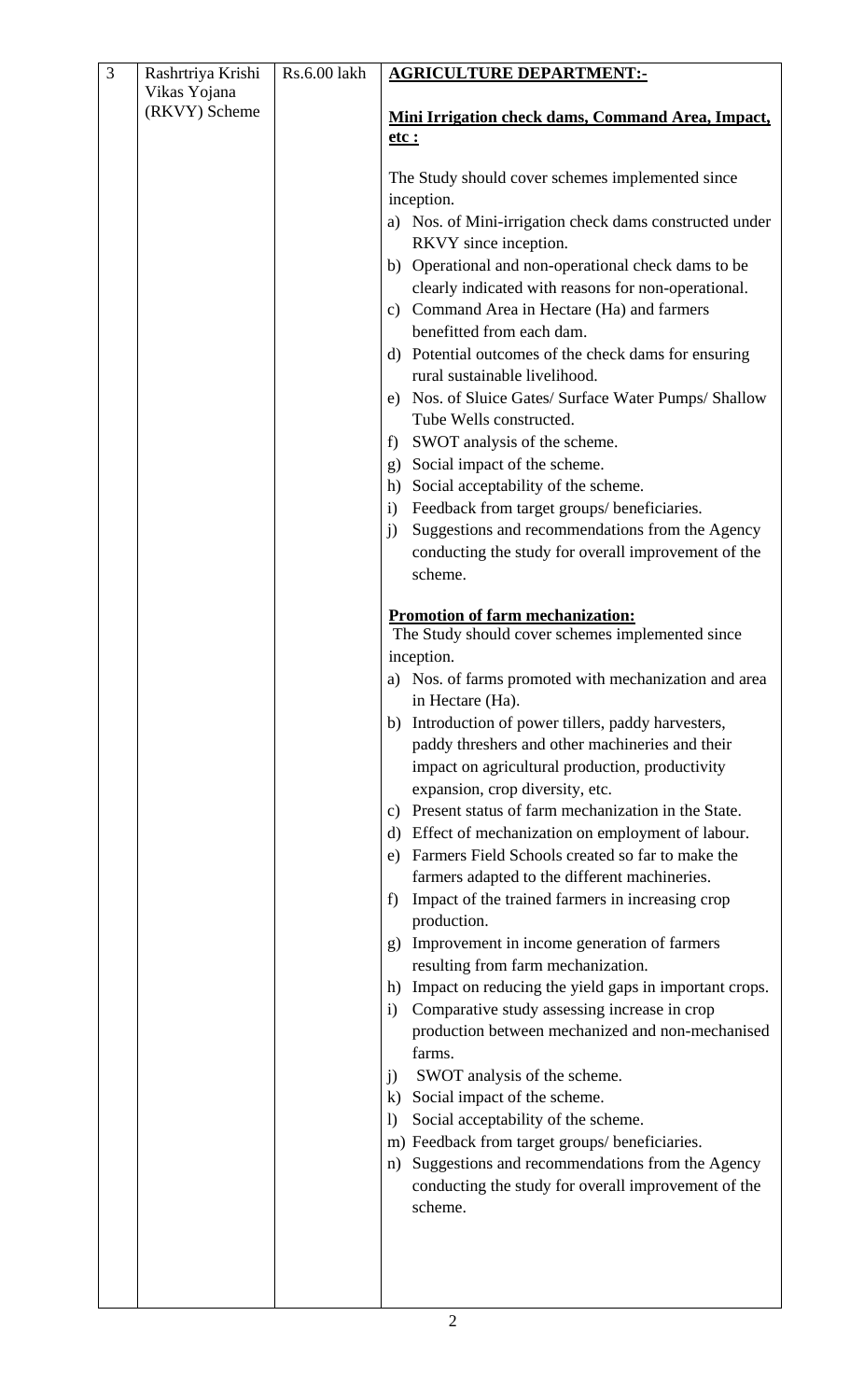|  |                                                                                      | <b>HORTICULTURE DEPARTMENT:-</b>                                                                                                                                                                                                                                                                                                                                                                                                                                                                                                                                                                                                                                                                                                                                                                                                                                                                                                                                                                                                                                                                                                                                                                                                                                                                                                                                                                                                               |
|--|--------------------------------------------------------------------------------------|------------------------------------------------------------------------------------------------------------------------------------------------------------------------------------------------------------------------------------------------------------------------------------------------------------------------------------------------------------------------------------------------------------------------------------------------------------------------------------------------------------------------------------------------------------------------------------------------------------------------------------------------------------------------------------------------------------------------------------------------------------------------------------------------------------------------------------------------------------------------------------------------------------------------------------------------------------------------------------------------------------------------------------------------------------------------------------------------------------------------------------------------------------------------------------------------------------------------------------------------------------------------------------------------------------------------------------------------------------------------------------------------------------------------------------------------|
|  | a)<br>c)<br>d)<br>e)<br>f)<br>g)<br>$\mathbf{i}$<br>$\ddot{1}$<br>$\mathbf{I}$<br>a) | The Study should cover schemes implemented since<br>inception.<br>Types of infrastructures provided to the growers for<br>cultivation of different horticultural crops including<br>floriculture.<br>b) Impact of infrastructure/subsidy support for<br>cultivation/development of different types of<br>horticulture crops and floriculture<br>Varieties of seeds provided to the growers and<br>quantity supplied per grower.<br>Amount of subsidy given to growers per beneficiary –<br>crop-wise<br>Amount of production produced by individual<br>beneficiary – crop-wise in MT<br>Marketing facilities created for the growers for<br>marketing of crops and flowers.<br>Income generated from marketing of crops and<br>flowers.<br>h) Profit generated by the growers crop-wise.<br>SWOT analysis of the scheme.<br>Social impact of the scheme.<br>k) Social acceptability of the scheme.<br>Feedback from target groups/ beneficiaries.<br>m) Suggestions and recommendations from the Agency<br>conducting the study for overall improvement of the<br>scheme.<br><u>ANIMAL HUSBANDRY &amp; VETERINARY</u><br><b>DEPARTMENT:-</b><br>The Study should cover schemes implemented since<br>inception.<br>Nos. of Veterinary dispensaries established under<br>RKVY since inception of the scheme.<br>b) Area/location where veterinary dispensaries have<br>been established.<br>c) Types of facilities available in each dispensary. |
|  |                                                                                      |                                                                                                                                                                                                                                                                                                                                                                                                                                                                                                                                                                                                                                                                                                                                                                                                                                                                                                                                                                                                                                                                                                                                                                                                                                                                                                                                                                                                                                                |
|  |                                                                                      |                                                                                                                                                                                                                                                                                                                                                                                                                                                                                                                                                                                                                                                                                                                                                                                                                                                                                                                                                                                                                                                                                                                                                                                                                                                                                                                                                                                                                                                |
|  |                                                                                      |                                                                                                                                                                                                                                                                                                                                                                                                                                                                                                                                                                                                                                                                                                                                                                                                                                                                                                                                                                                                                                                                                                                                                                                                                                                                                                                                                                                                                                                |
|  |                                                                                      |                                                                                                                                                                                                                                                                                                                                                                                                                                                                                                                                                                                                                                                                                                                                                                                                                                                                                                                                                                                                                                                                                                                                                                                                                                                                                                                                                                                                                                                |
|  |                                                                                      |                                                                                                                                                                                                                                                                                                                                                                                                                                                                                                                                                                                                                                                                                                                                                                                                                                                                                                                                                                                                                                                                                                                                                                                                                                                                                                                                                                                                                                                |
|  |                                                                                      |                                                                                                                                                                                                                                                                                                                                                                                                                                                                                                                                                                                                                                                                                                                                                                                                                                                                                                                                                                                                                                                                                                                                                                                                                                                                                                                                                                                                                                                |
|  |                                                                                      |                                                                                                                                                                                                                                                                                                                                                                                                                                                                                                                                                                                                                                                                                                                                                                                                                                                                                                                                                                                                                                                                                                                                                                                                                                                                                                                                                                                                                                                |
|  |                                                                                      |                                                                                                                                                                                                                                                                                                                                                                                                                                                                                                                                                                                                                                                                                                                                                                                                                                                                                                                                                                                                                                                                                                                                                                                                                                                                                                                                                                                                                                                |
|  |                                                                                      |                                                                                                                                                                                                                                                                                                                                                                                                                                                                                                                                                                                                                                                                                                                                                                                                                                                                                                                                                                                                                                                                                                                                                                                                                                                                                                                                                                                                                                                |
|  |                                                                                      |                                                                                                                                                                                                                                                                                                                                                                                                                                                                                                                                                                                                                                                                                                                                                                                                                                                                                                                                                                                                                                                                                                                                                                                                                                                                                                                                                                                                                                                |
|  |                                                                                      |                                                                                                                                                                                                                                                                                                                                                                                                                                                                                                                                                                                                                                                                                                                                                                                                                                                                                                                                                                                                                                                                                                                                                                                                                                                                                                                                                                                                                                                |
|  |                                                                                      |                                                                                                                                                                                                                                                                                                                                                                                                                                                                                                                                                                                                                                                                                                                                                                                                                                                                                                                                                                                                                                                                                                                                                                                                                                                                                                                                                                                                                                                |
|  |                                                                                      |                                                                                                                                                                                                                                                                                                                                                                                                                                                                                                                                                                                                                                                                                                                                                                                                                                                                                                                                                                                                                                                                                                                                                                                                                                                                                                                                                                                                                                                |
|  |                                                                                      | d) Nos. of pig breeding farms/poultry breeding farms<br>and cattle breeding farms, established under RKVY<br>and their locations and areas of coverage by each<br>individual farm.                                                                                                                                                                                                                                                                                                                                                                                                                                                                                                                                                                                                                                                                                                                                                                                                                                                                                                                                                                                                                                                                                                                                                                                                                                                             |
|  | e)                                                                                   | Facilities available in these farms in terms of feeds,                                                                                                                                                                                                                                                                                                                                                                                                                                                                                                                                                                                                                                                                                                                                                                                                                                                                                                                                                                                                                                                                                                                                                                                                                                                                                                                                                                                         |
|  | f)                                                                                   | water, etc.<br>Amount of production of each farm since inception of                                                                                                                                                                                                                                                                                                                                                                                                                                                                                                                                                                                                                                                                                                                                                                                                                                                                                                                                                                                                                                                                                                                                                                                                                                                                                                                                                                            |
|  |                                                                                      | the RKVY Scheme.                                                                                                                                                                                                                                                                                                                                                                                                                                                                                                                                                                                                                                                                                                                                                                                                                                                                                                                                                                                                                                                                                                                                                                                                                                                                                                                                                                                                                               |
|  | g)                                                                                   | SWOT analysis of the scheme.                                                                                                                                                                                                                                                                                                                                                                                                                                                                                                                                                                                                                                                                                                                                                                                                                                                                                                                                                                                                                                                                                                                                                                                                                                                                                                                                                                                                                   |
|  | h)                                                                                   | Social impact of the scheme.                                                                                                                                                                                                                                                                                                                                                                                                                                                                                                                                                                                                                                                                                                                                                                                                                                                                                                                                                                                                                                                                                                                                                                                                                                                                                                                                                                                                                   |
|  | $\mathbf{i}$                                                                         | Social acceptability of the scheme.                                                                                                                                                                                                                                                                                                                                                                                                                                                                                                                                                                                                                                                                                                                                                                                                                                                                                                                                                                                                                                                                                                                                                                                                                                                                                                                                                                                                            |
|  | i)                                                                                   | Feedback from target groups/ beneficiaries.                                                                                                                                                                                                                                                                                                                                                                                                                                                                                                                                                                                                                                                                                                                                                                                                                                                                                                                                                                                                                                                                                                                                                                                                                                                                                                                                                                                                    |
|  | $\bf k)$                                                                             | Suggestions and recommendations from the Agency<br>conducting the study for overall improvement of the                                                                                                                                                                                                                                                                                                                                                                                                                                                                                                                                                                                                                                                                                                                                                                                                                                                                                                                                                                                                                                                                                                                                                                                                                                                                                                                                         |
|  |                                                                                      | scheme.                                                                                                                                                                                                                                                                                                                                                                                                                                                                                                                                                                                                                                                                                                                                                                                                                                                                                                                                                                                                                                                                                                                                                                                                                                                                                                                                                                                                                                        |
|  |                                                                                      |                                                                                                                                                                                                                                                                                                                                                                                                                                                                                                                                                                                                                                                                                                                                                                                                                                                                                                                                                                                                                                                                                                                                                                                                                                                                                                                                                                                                                                                |
|  |                                                                                      |                                                                                                                                                                                                                                                                                                                                                                                                                                                                                                                                                                                                                                                                                                                                                                                                                                                                                                                                                                                                                                                                                                                                                                                                                                                                                                                                                                                                                                                |
|  |                                                                                      |                                                                                                                                                                                                                                                                                                                                                                                                                                                                                                                                                                                                                                                                                                                                                                                                                                                                                                                                                                                                                                                                                                                                                                                                                                                                                                                                                                                                                                                |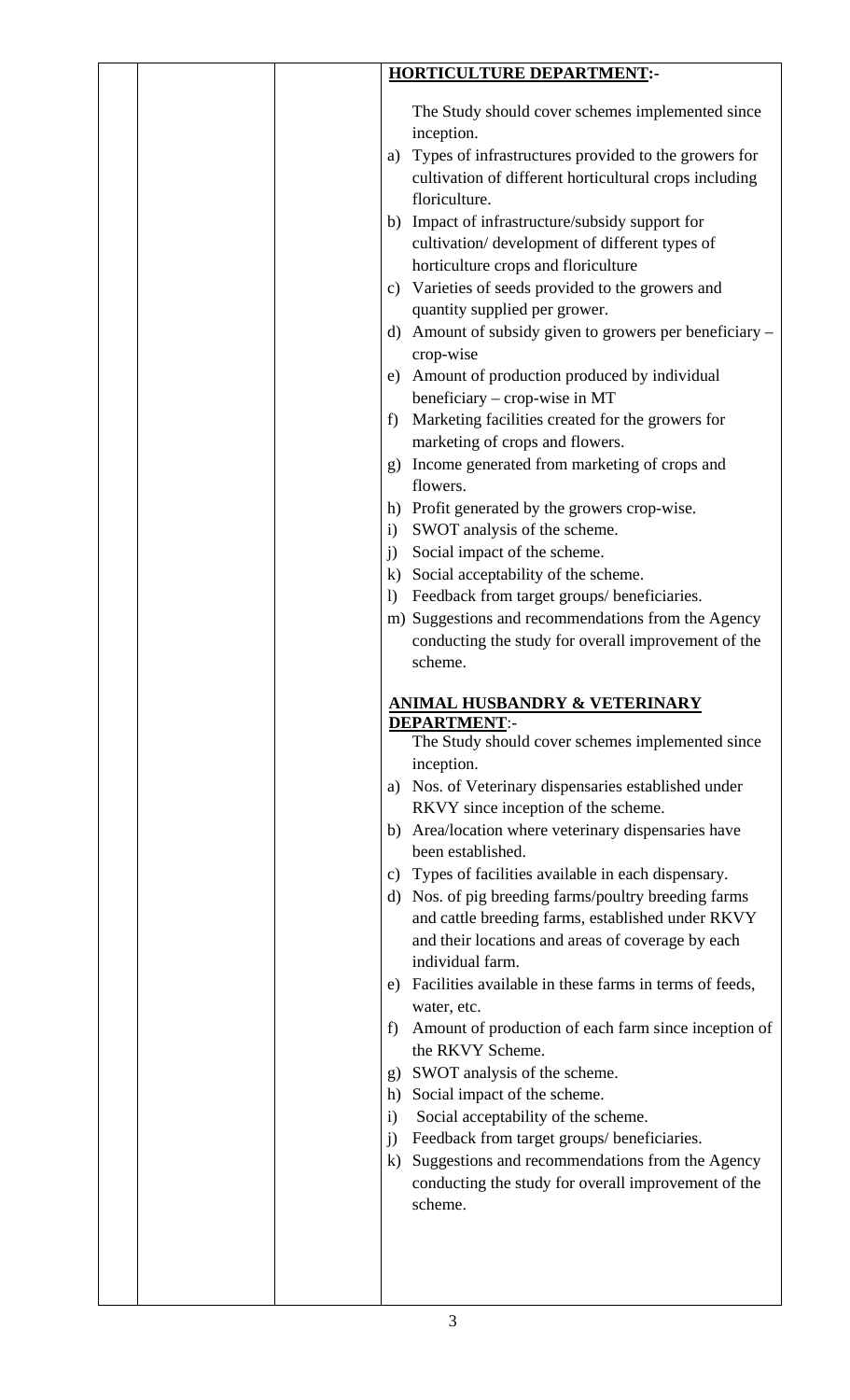|  |               | <b>WATER RESOURCES DEPARTMENT:</b>                     |
|--|---------------|--------------------------------------------------------|
|  |               | The Study should cover schemes implemented since       |
|  |               | inception.                                             |
|  | a)            | Types of schemes covered under Rain Water              |
|  |               | Harvesting.                                            |
|  |               | b) Different areas/locations (Block-wise) where Rain   |
|  |               | Water Harvesting have been set up.                     |
|  |               | c) Command area in Hectare benefitted from each        |
|  |               | scheme.                                                |
|  |               |                                                        |
|  |               | d) Beneficiaries covered per command area.             |
|  | e)            | SWOT analysis of the scheme.                           |
|  | f)            | Social impact of the scheme.                           |
|  | g)            | Social acceptability of the scheme.                    |
|  |               | h) Feedback from target groups/ beneficiaries.         |
|  | $\mathbf{i}$  | Suggestions and recommendations from the Agency        |
|  |               | conducting the study for overall improvement of the    |
|  |               | scheme.                                                |
|  |               | <b>SOIL &amp; WATER CONSERVATION</b>                   |
|  |               | <b>DEPARTMENT:</b>                                     |
|  |               | The Study should cover schemes implemented since       |
|  |               | inception.                                             |
|  | a)            | Increase in crop production from river valley/valley   |
|  |               | bottom land.                                           |
|  |               | b) Improving crop production of Jhum/bun land          |
|  |               | (abandoned/cultivated).                                |
|  | $\mathbf{c})$ | Improving traditional water conservation and           |
|  |               | distribution system for enhanced crop production.      |
|  |               | d) Restoring cultivable land affected by mining and    |
|  |               | quarrying.                                             |
|  | e)            | SWOT analysis of the scheme.                           |
|  | f)            | Social impact of the scheme.                           |
|  | g)            | Social acceptability of the scheme.                    |
|  | h)            | Feedback from target groups/ beneficiaries.            |
|  | $\mathbf{i}$  | Suggestions and recommendations from the Agency        |
|  |               | conducting the study for overall improvement of the    |
|  |               | scheme.                                                |
|  |               | <b>COOPERATION DEPARTMENT:</b>                         |
|  |               | The Study should cover schemes implemented since       |
|  |               | inception.                                             |
|  | a)            | Nos. of Cooperative Societies assisted under RKVY      |
|  |               | and types of Cooperative Societies to be clearly       |
|  |               | indicated.                                             |
|  |               | b) Areas/villages where Cooperative Societies have     |
|  |               | been set up under RKVY                                 |
|  | $\mathbf{c})$ | Members/Shareholders of each Cooperative Society.      |
|  | d)            | Name of Cooperative Societies functional and non-      |
|  |               | functional after receiving the financial assistance.   |
|  | e)            | Benefits derived by the Beneficiary / Society from the |
|  |               | individual scheme.                                     |
|  | f)            | SWOT Analysis of the scheme.                           |
|  |               | Social impact of the scheme.                           |
|  | $\mathbf{g}$  |                                                        |
|  | h)            | Social acceptability of the scheme.                    |
|  | $\mathbf{i}$  | Feedback from target groups/beneficiaries.             |
|  | $\ddot{1}$    | Suggestions and recommendations from the Agency        |
|  |               | conducting the study for overall improvement of the    |
|  |               | scheme.                                                |